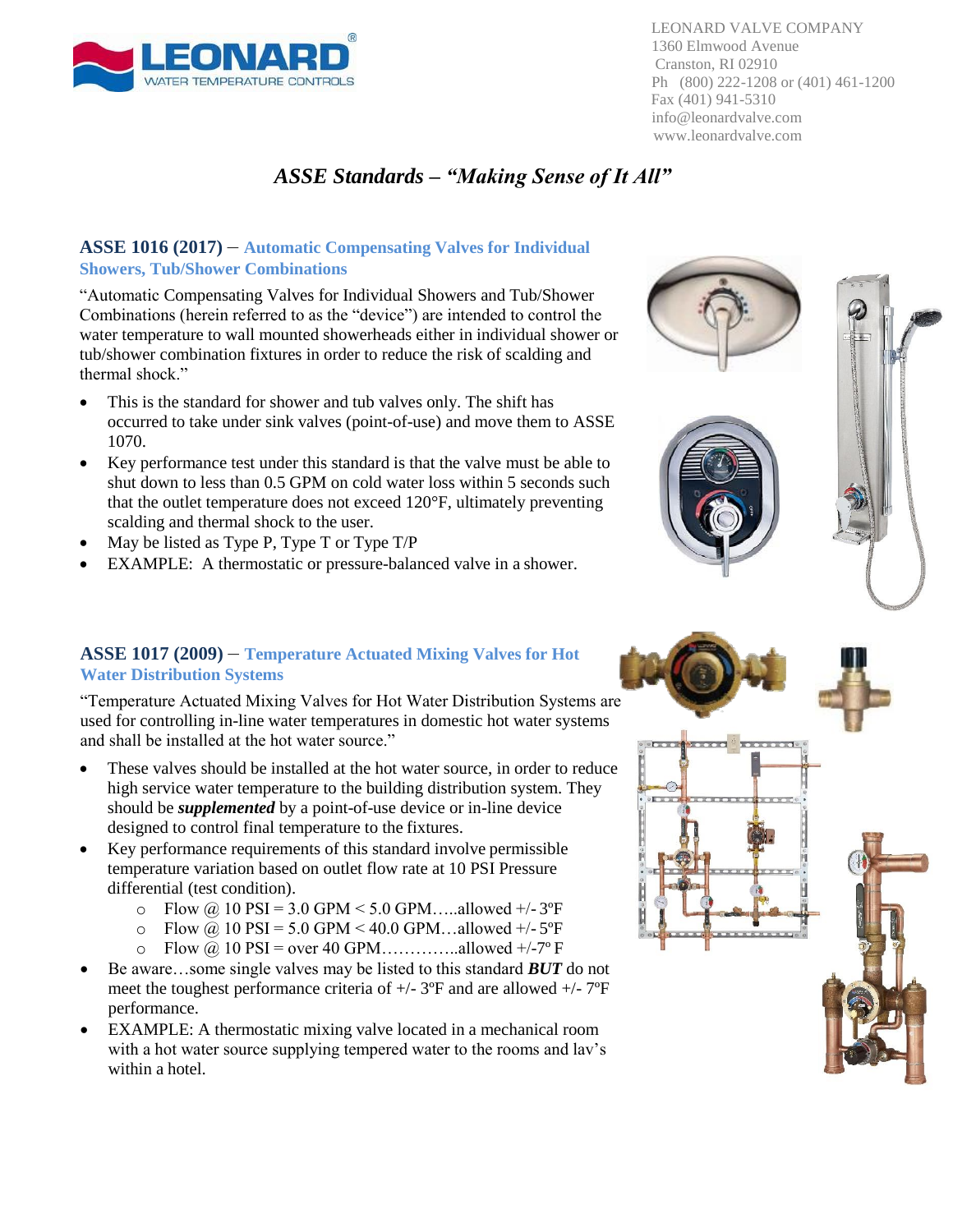

LEONARD VALVE COMPANY 1360 Elmwood Avenue Cranston, RI 02910 Ph (800) 222-1208 or (401) 461-1200 Fax (401) 941-5310 [info@leonardvalve.com](mailto:info@leonardvalve.com) [www.leonardvalve.com](http://www.leonardvalve.com/)

## *ASSE Standards – "Making Sense of It All"*

#### **ASSE 1069 (2005)** – **Automatic Temperature Control Mixing Valves**

"These devices are intended to control water temperature to individual or multiple fixtures to reduce the risk of scalding and thermal shock."

- Not intended for individual showers and tubs, these valves control final outlet temperature to "gang showers", group showers and Sitz baths. They supply a wide range of flows, and are the final means of temperature control, with no further mixing downstream.
- EXAMPLE: A thermostatic mixing valve located remotely from the mechanical room and supplying tempered water to shower room with push button metering valves.

#### **ASSE 1070 (2015)** – **Water Temperature Limiting Devices**

"Water Temperature Control Devices shall control and limit the hot or tempered water temperature to fittings for fixtures such as sinks, bidets, lavatories or bathtubs and are intended to reduce the risk of scalding."

#### **Devices covered by this standard shall comply with applicable requirements of NSF/ANSI 61.**

- These valves provide temperature regulation and maximum temperature limiting of the hot water supplying the fixture, and shall be either the final temperature regulation or have water further tempered downstream of the device with the addition of cold water. These devices are not intended to provide protection against thermal shock.
- Key performance requirement under this standard is that upon loss of cold water, the valve must be able to shut down to 0.2 GPM or 20% of the manufacturers recommended minimum flow, such that the outlet temperature does not exceed 120°F
- EXAMPLE: A thermostatic mixing valve located remotely from the mechanical room and supplying tempered water to bank of lavatories with single level faucets.

#### **ASSE 1071 (2012) – Temperature Actuated Mixing Valves for Plumbed Emergency Equipment**

"Temperature Actuated Mixing Valves for Plumbed Emergency Equipment (herein referred to as "device"), including eyewash, eye/face wash, drench showers, and combination units are intended to be installed in systems that comply with ANSI Z358.1."

- Key performance requirements include: 1) Upon Hot Water Failure, the cold water shall continue to flow the manufacturer's stated by-pass flow rate at 30.0 psi differential pressure; 2) Upon Cold Water Failure, the hot water shall continue to flow at a rate not to exceed the values listed in Table 1 of the code.
- EXAMPLE: A thermostatic mixing valve located after the heat source and before a piece of emergency equipment, and supplying tepid water.

Excerpts from ASSE Standards are reprinted with permission of the ASSE International Chapter of IAPMO, LLC. The statements herein have not been reviewed or approved by ASSE International or by IAPMO. The opinions expressed herein are not expressions of fact by ASSE International or IAPMO.



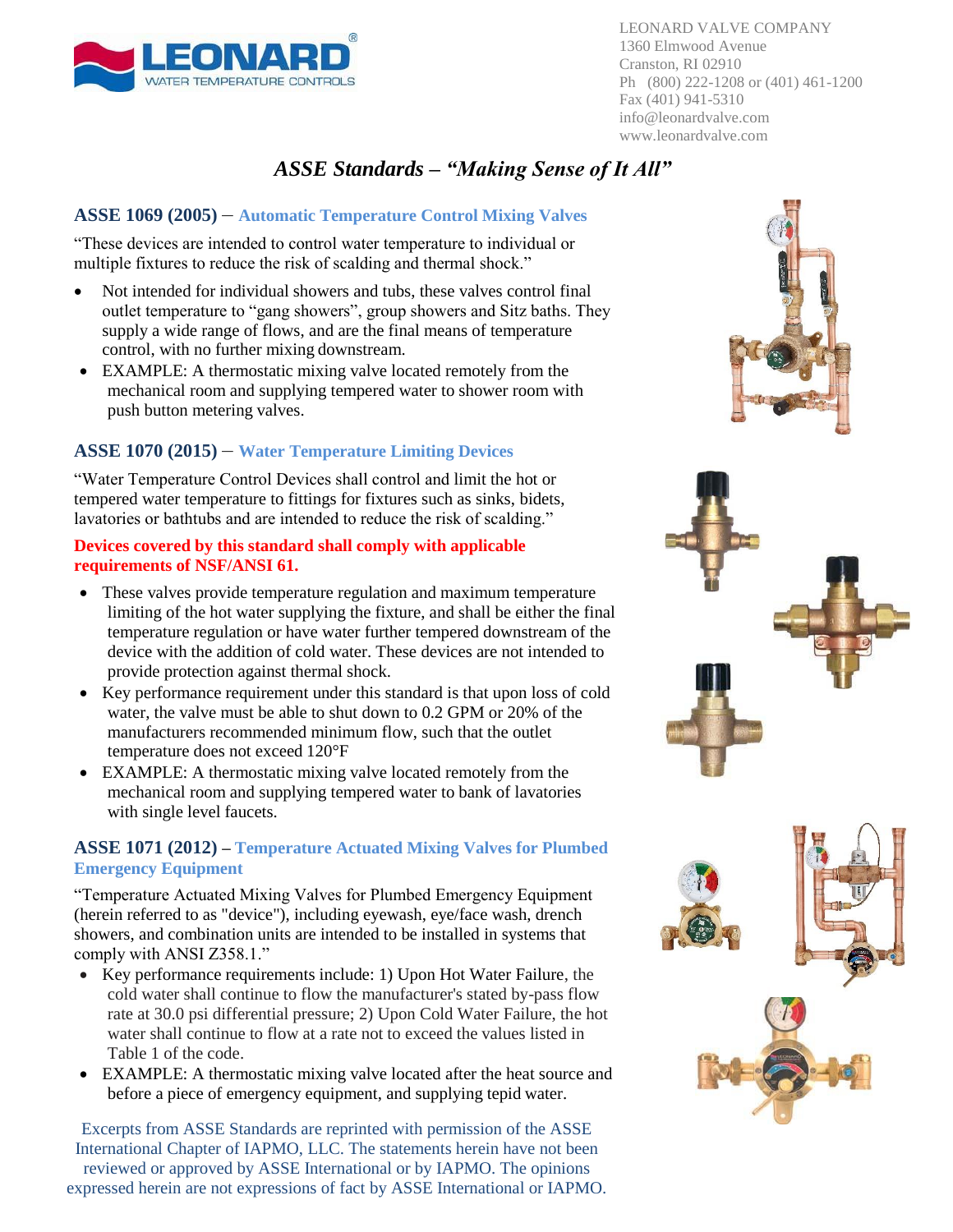## **ASSE CRITERIA**

| Leonard<br><b>Application</b>           | <b>ASSE</b><br>Standard | Title                                                                                               | <b>Description</b>                                                                                                                                                                                                                                                                                                                                                                               | <b>Example</b>                                                                                                                                                                                 | <b>Types</b>                          | <b>Range</b><br>(°F)                     | Minimum<br>Flow (GPM)                                                    | Output<br><b>Temperature</b><br><b>Flow Test</b>            | <b>Life</b><br><b>Cycle</b><br><b>Test</b> | <b>Pressure &amp;/or</b><br><b>Temperature Variation</b>                                                                                                                                                                                                                                                                                                                                                                                                                                                                                                  |
|-----------------------------------------|-------------------------|-----------------------------------------------------------------------------------------------------|--------------------------------------------------------------------------------------------------------------------------------------------------------------------------------------------------------------------------------------------------------------------------------------------------------------------------------------------------------------------------------------------------|------------------------------------------------------------------------------------------------------------------------------------------------------------------------------------------------|---------------------------------------|------------------------------------------|--------------------------------------------------------------------------|-------------------------------------------------------------|--------------------------------------------|-----------------------------------------------------------------------------------------------------------------------------------------------------------------------------------------------------------------------------------------------------------------------------------------------------------------------------------------------------------------------------------------------------------------------------------------------------------------------------------------------------------------------------------------------------------|
| Showers, Tub/Shower 1016-2017<br>Combos |                         | Automatic<br><b>Compensating Valves</b><br>for Individual Showers<br>and Tub/Shower<br>Combinations | "Automatic Compensating Valves<br>for Individual Showers and Tub/<br>Shower Combinations (herein<br>referred to as the 'device') are<br>intended to control the water<br>temperature to wall-mounted<br>showerheads either in<br>individual shower or tub/shower<br>combination fixtures in order to<br>reduce the risk of scalding and<br>thermal shock."                                       | A thermostatic or<br>pressure-balanced<br>valve in a shower.                                                                                                                                   | Type T, Type P, 100 - 120<br>Type T/P |                                          | 2.5 GPM or<br>Manufacturer's<br>minimum rated flow,<br>whichever is less | 2.25 GPM or<br>Manufacturer's<br>minimum rated flow<br>±10% | $\checkmark$                               | Type $P =$ > With pressure variation of<br>50% to hot or cold inlet, must maintain<br>+/-3.6°F of set output temperature,<br>at all times.<br>Type T=> Within the first five seconds<br>after varying pressure 20% to a hot<br>or cold inlet, temperature can exceed<br>+5.4°F/-9°F, but it cannot last longer<br>than 1.5s/1.0s respectively. After 5<br>seconds, must maintain +-3.6°F from the<br>set point. Must meet parameters with hot<br>water temperature increase of 25°F.<br>Type T/P = $>$ Must meet both Type P &<br>Type T test conditions. |
| Master Mixers                           | 1017-2009               | Temperature Actuated<br>Mixing Valves for Hot<br>Water Distribution<br>Systems                      | "Temperature Actuated Mixing<br>Valves for Hot Water Distribution<br>Systems are used for controlling<br>in-line water temperatures in<br>domestic hot water systems and<br>shall be installed at the hot water<br>source."                                                                                                                                                                      | A thermostatic mixing<br>valve located in a<br>mechanical room with<br>a hot water source<br>supplying tempered<br>water to the rooms<br>and lavatories within<br>a hotel.                     |                                       |                                          | Thermostatic 105 - 120 Specific to device                                | NA                                                          | NA                                         | Permissible temperature variation is<br>based on flow at 10 psi +/- 0.5 psi.<br>$3.0 - 5.0$ GPM = > Allowed +/-3°F<br>Over $5.0 - 40.0$ GPM = $>$ Allowed +/-5°F<br>Over 40.0 GPM = $>$ Allowed +/-7°F                                                                                                                                                                                                                                                                                                                                                    |
| Gang Shower,<br>Hydro-therapy           | 1069-2005               | Automatic<br>Temperature Control<br>Mixing Valves                                                   | "These devices are intended to<br>control water temperature to<br>individual or multiple fixtures to<br>reduce the risk of scalding and<br>thermal shock. These devices are lempered water to<br>intended to be installed where shower room with<br>the bather has no access to the<br>temperature adjustment means, valves.<br>and where no further mixing<br>occurs downstream of the device." | A thermostatic mixing<br>valve located remotely<br>from the mechanical<br>room and supplying<br>push button metering                                                                           |                                       | Thermostatic 100 - 115, 2.5<br>$120$ max |                                                                          | Maintain 90%<br>Manufacturer's<br>published flow rate       | $\checkmark$                               | Within the first 5 seconds after varying<br>pressure 20% to the inlets, temperature<br>can exceed +5.4°F/-9°F, but it cannot<br>last longer than 1.5s/1.0s respectively.<br>After 5 seconds, must maintain +/-3.6°F<br>from the set point. Must meet same<br>parameters with hot water temperature<br>increase of 25°F.                                                                                                                                                                                                                                   |
| Lavs/Sinks                              | 1070-2015               | Water Temperature<br><b>Limiting Devices</b>                                                        | "Water Temperature Limiting<br>Devices shall control and limit<br>the hot or tempered water<br>temperature to fittings or fixtures<br>such as sinks, lavatories or<br>bathtubs and are intended to<br>reduce the risk of scalding."                                                                                                                                                              | A thermostatic mixing<br>valve (a.k.a. point of<br>use) located remotely<br>from the mechanical<br>room and supplying<br>tempered water to<br>bank of lavatories with<br>single lever faucets. |                                       |                                          | Thermostatic 105 - 110 Specific to device                                |                                                             | $\checkmark$                               | Increase and decrease supply pressures<br>20% and increase inlet hot +25°F,<br>the valve outlet shall remain $<$ 120°F<br>at all times; tested at flow equal to<br>Manufacturer's stated minimum flow.                                                                                                                                                                                                                                                                                                                                                    |
| Safety Equipment                        | 1071-2012               | Temperature Actuated<br>Mixing Valves for<br>Plumbed Emergency<br>Equipment                         | "Temperature Actuated Mixing<br>Valves for Plumbed Emergency<br>Equipment (herein referred to as heat source and before<br>'device'), including eyewash, eye/ a piece of emergency<br>face wash, drench showers, and<br>combination units are intended<br>to be installed in systems that<br>comply with ANSI Z358.1."                                                                           | A thermostatic mixing<br>valve located after the<br>equipment and supply<br>tepid water.                                                                                                       | Thermostatic 65 - 95,                 | $100$ max                                | Specific to device                                                       | <b>NA</b>                                                   | NA                                         | Permissible temperature variation is<br>based on flow at 30 psi.<br>$1.5 < 7.0$ GPM = > Allowed +3°F/-5°F<br>7.0<20.0 GPM => Allowed +5°F/-8.0°F<br>20.0<40.0 GPM => Allowed +7°F/-12°F<br>40.0 GPM and over => Allowed<br>$+7°$ F/-15°F<br>Device can net allow 100° F outlet.                                                                                                                                                                                                                                                                           |